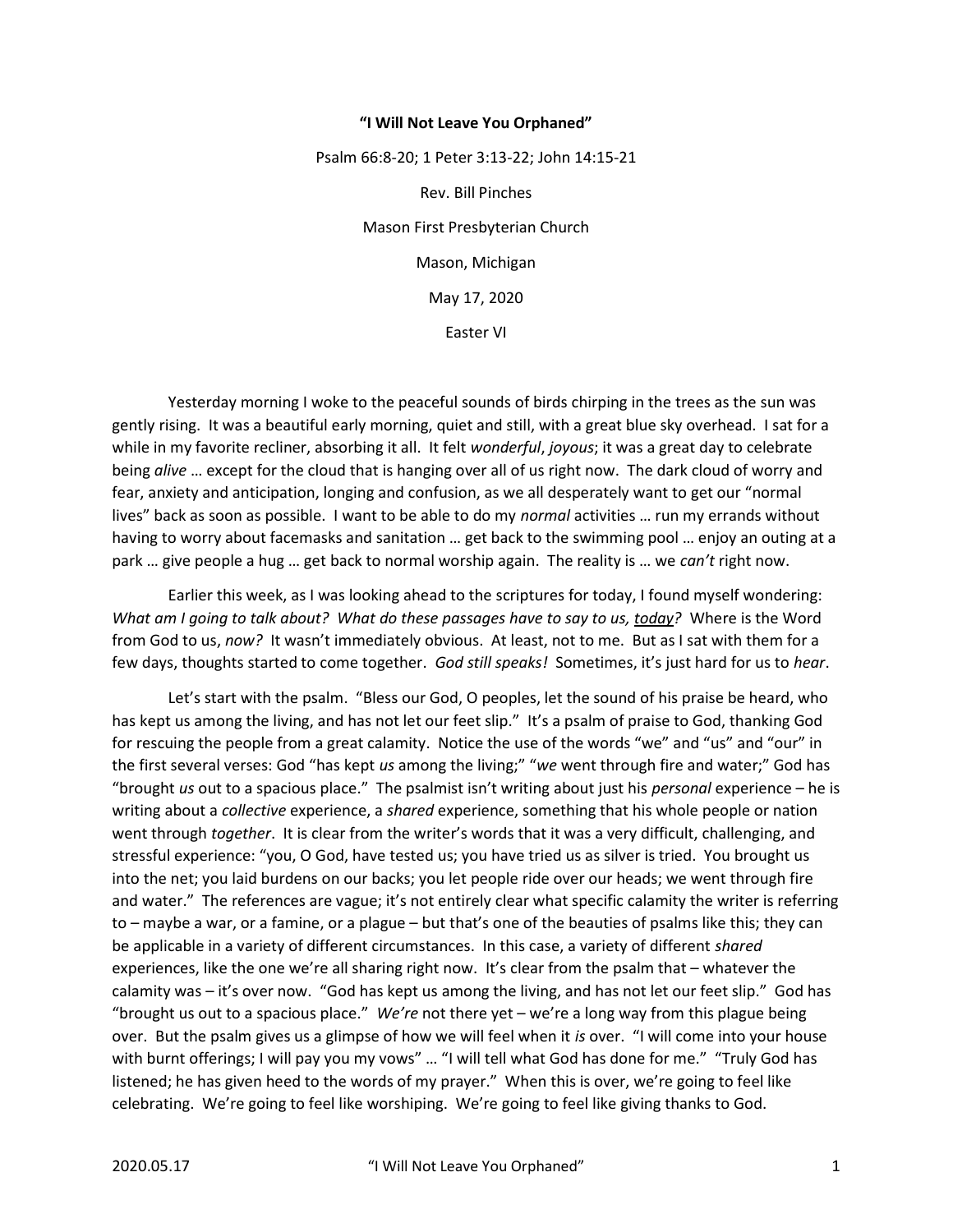The psalm reminds us that God's people have endured some very hard experiences in the past. In today's world, with all our modern conveniences, and with the relative peace our country has enjoyed for a long time now, it's easy to forget that sometimes things come along which impact all of us in very dramatic ways. 88,000 people in our country have died as a result of this disease, in a very short amount of time. To give you some points of comparison: 36,000 Americans died during the Korean War; 58,000 died during the Vietnam War; we're rapidly approaching the point where the number of Americans who have died from COVID-19 is greater than our deaths in both those wars, combined. From a sheer numbers standpoint, we haven't experienced anything this big since World War II. Most of us weren't alive back then, or were young children when it was going on. We're not used to calamites this big, this life-changing. We're not used to being "tried as silver is tried," not used to "going through fire and water." But the psalmist reminds us: we've gotten through things like this before. There will be a time for celebration, a time when we thank God for giving heed to our prayers.

 Turning now to the reading from 1 Peter … it's a bit harder to find immediate relevance in this one. The central issue in this passage is what to do and how to act when people are mistreating you because you've chosen to do the right thing. That's an important topic, worthy of a good sermon on some other, more normal occasion. The people Peter was writing to were suffering because they were doing good. Peter gives them some advice about how to handle it, some encouragement, some words of wisdom. For most of us right now, that's really not a central issue. I certainly don't feel that I have been being mistreated for trying to do the right thing lately; you all have been very kind and gracious and patient and loving and understanding in the midst of all this, which has been a blessing. If there's anyone out there who does feel like you're being unjustly persecuted right now, well, Peter's got some words to say that will bring you some renewed strength and hope. You can explore those on your own.

 But the second half of that passage, which is more theological and less practical, may actually be more relevant for all of us today. Peter reminds us that "Christ also suffered for sins once for all, the righteous for the unrighteous, in order to bring you to God." What's God's ultimate goal? To bring us closer to him. That's worth holding on to! God went to great lengths to bring us closer to him. Sending Jesus here, to be with us, to be one of us, to live like we live, to be betrayed, and suffer, and die … all for what? All for us! All for you! God loves you so much that he came all the way down. All the way down!

But God didn't stop just *here*. There are some wonderful lines in this passage, somewhat cryptic lines, about Christ's ministry between his death on the cross and his resurrection from the dead. "He went and made a proclamation to the spirits in prison." What's Peter talking about? He's talking about Jesus descending to the dead. To the place of the dead, the place where the people who had died before Christ died had gone. The "underworld," it has been called; "Sheol," in Hebrew. He "descended into hell," to use the traditional language from the Apostles' Creed. Why did he go there? Because he was on a rescue mission. What did he do there? He made a proclamation to the spirits in prison. That is to say – he told them the gospel message. He gave them a way out. Peter reminds us about the story of the great flood in the early chapters of Genesis. The flood killed everybody on earth except for eight people: Noah, his three sons, and each of their wives. All the rest died! Why did they die? Why did God send the flood? Because of the tremendous amount of unrighteousness and evil in the human heart. All those people who perished – and oh, so many others – they were all given a second chance. Jesus died on the cross; he descended into hell, the abode of the dead; he preached the gospel; he gave them a chance to redeem themselves. Jesus came all the way down to earth – and then he went down even further! Why? Because God is in the business of bringing people to him. God is in the business of